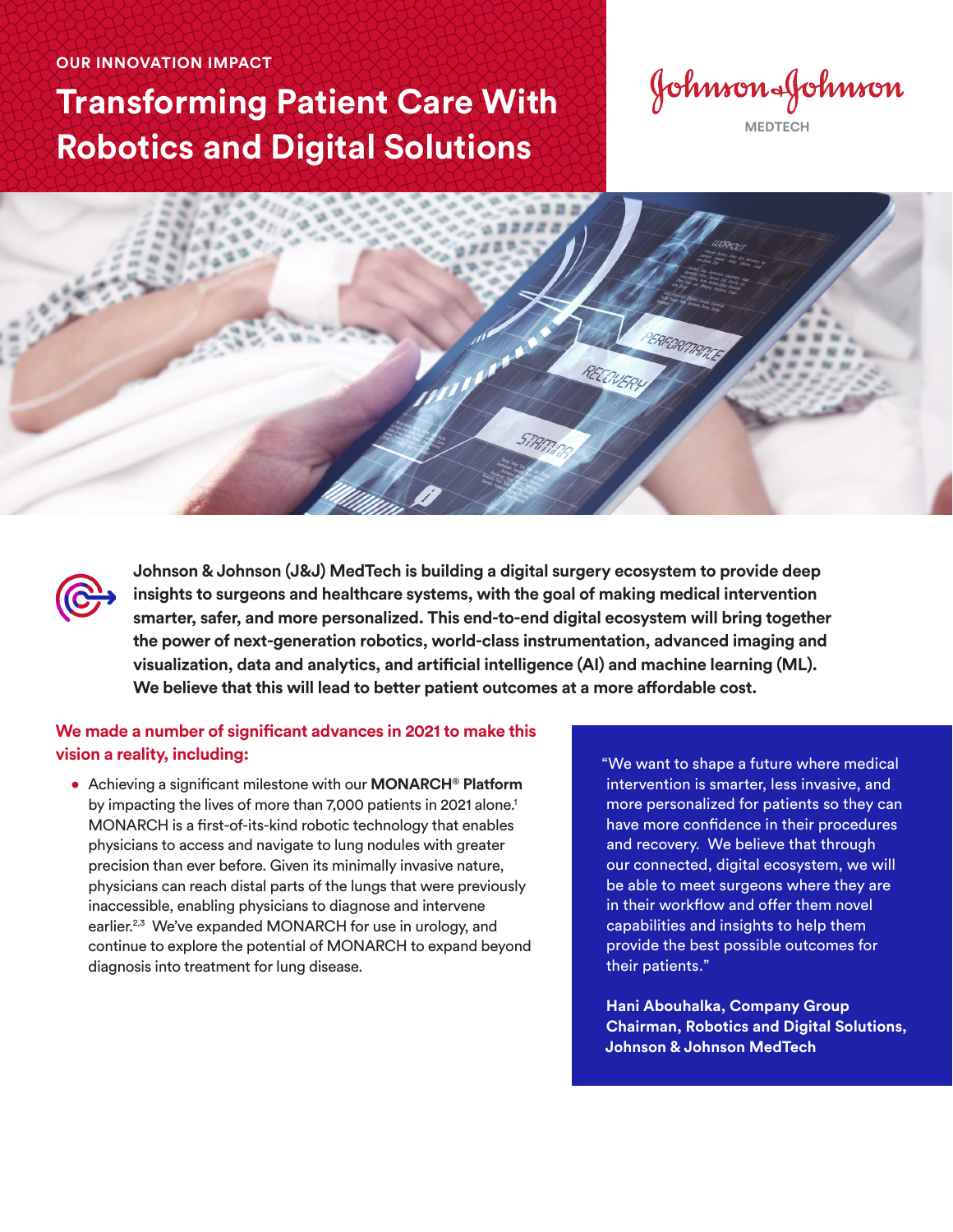- Launching our **VELYS™ Robotic-Assisted Solution**, a table mounted system that helps to reduce the complexities of previous robotics and simplifies knee replacement surgery, representing the next chapter in how surgeons plan, execute and perform total knee replacement surgery.<sup>4</sup> This expansion is part of our VELYS™ Digital Surgery Platform that provides tools and technologies for a more personalized orthopaedic patient care experience, greater insights for real-time decision making for surgeons, and greater precision during surgery. We are continuing to build upon our digital solutions in orthopaedics, including the potential for additional robotic solutions, smart sensing technology, and the expansion of patient- and customer-facing tools to assist with surgery effectiveness and efficiency.
- Advancing development of **OTTAVA™**, our general surgery robotics offering which we believe has the potential to revolutionize surgery.
- Expanding our **Surgical Process Institute (SPI)** to the U.S. SPI leverages our deep clinical expertise to create digital technologies designed to transform the surgical experience and enable surgeons to choreograph their operating room (OR), guiding the entire care team through each surgery. By supporting care teams to operate in a more synchronized way, we aim to help surgeons and hospitals deliver consistent, high quality of care and efficiency in their OR.
- Creating an internal **Office of Digital Innovation (ODI)** to help J&J MedTech become a more integrated and digitally powered company. ODI is focused on enabling a digital surgery ecosystem with a unified platform to drive innovation and cross-enterprise digital partnership; offering standardized solutions and operations to increase organizational efficiency and reduce outcome variability; and engaging in strategic partnerships to enable and empower our digital architecture. In 2021, we stood up this organization and built a foundation of leadership, governance, and process to promote greater alignment across our business, with the ultimate goal of better enabling advancements in technologies such as robotics, digital solutions, advanced imaging, supply chain solutions, market access solutions, and 3D printing.

"We believe the transformative promise of digital surgery lies in capturing the learnings surgeons have gained from performing countless procedures and transferring that knowledge through data analytics and insights into technologies. Those technologies can be used across the continuum of care for more informed decision making and better connectivity with the patient pre- and post-operatively."

**Sharrolyn Josse, Worldwide President, VELYS™ Digital Surgery & Capital, DePuy Synthes**

## **Improving the orthopaedic care continuum**

With our VELYS<sup>™</sup> Digital Surgery system, we are building a platform of connected technologies, powered by data insights and designed to elevate the orthopaedic experience for patients, surgeons, and their care teams—before, during, and after surgery.

- **• Preoperatively,** the VELYS™ Patient Path mobile app helps connect patients and their care teams to prepare for surgery, with education and action plans.
- **• For surgical planning,** and through partnerships with innovative digital companies, we are developing cost effective imaging technologies designed to avoid expensive computed tomography scans, while providing an automated pre-op surgical plan.
- **• Intraoperatively,** we have robotics and advanced navigation solutions that enable surgeons to improve precision and reproducibility of the procedure. In the future, we envision a fully connected OR that will enable seamless information sharing and communication.
- **• Postoperatively,** with VELYS™ Patient Path, we are working on integrating solutions such as sensors for post-operative patient monitoring and rehabilitation.

Along each step of this journey, our goal is to use the robust and secure connectivity between our products, hospitals, and the cloud. By aggregating and analyzing data, we can help each system learn, predict, and inform clinical actions, allowing for insightdriven decisions that reduce variability and produce better outcomes, advance skills, improve workflow, and enhance surgical decision making for a better overall experience. For patients, it represents an exciting step towards creating a connected patient journey before, during, and after a procedure, with the potential to improve both patient and economic outcomes.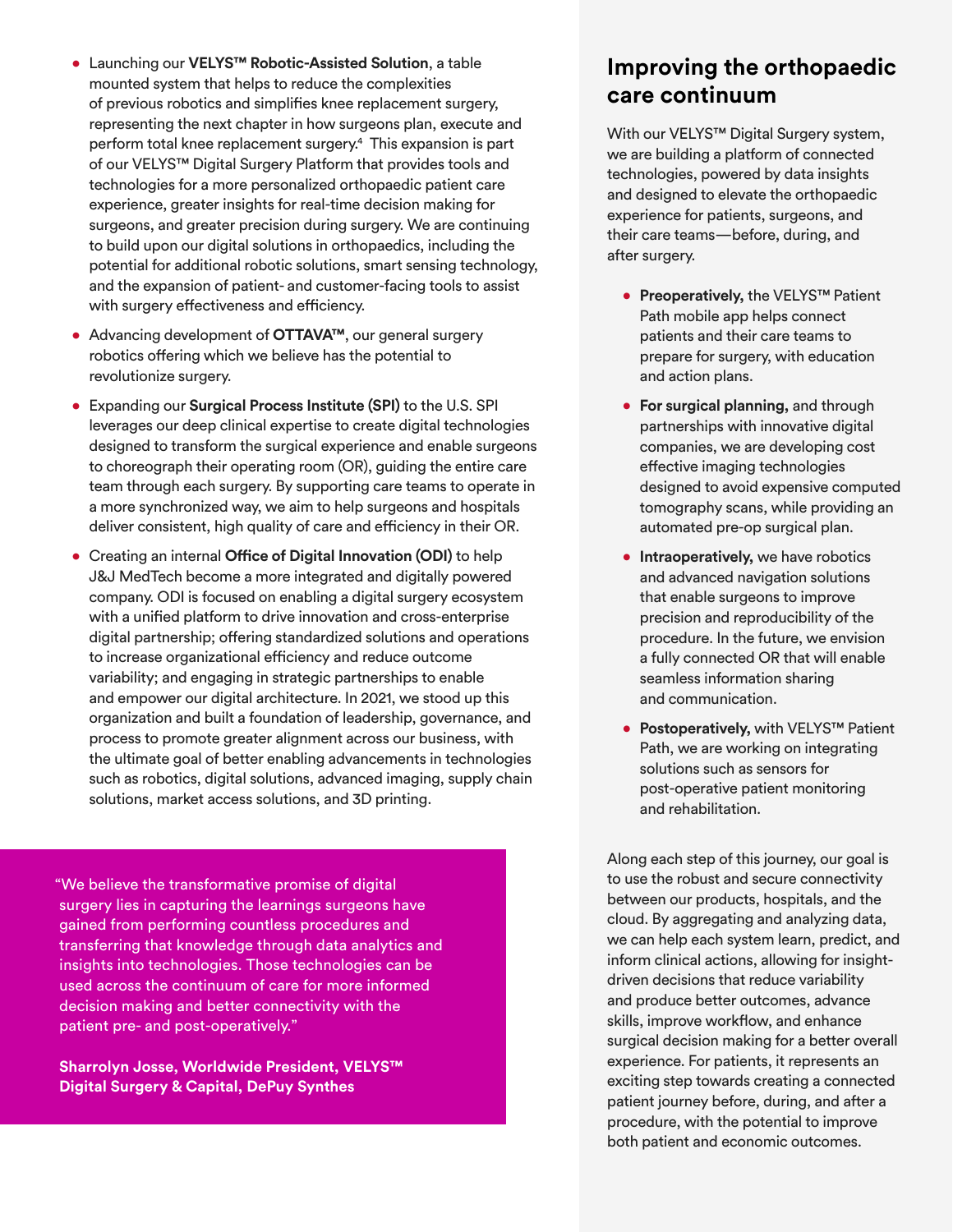# **Bringing AI and ML into the OR**



The greatest asset within any clinical setting is the expertise of the HCPs providing patient care. The ability to glean collective experience and insight from ORs throughout the world would make a powerful addition to any surgical teams' arsenal of knowledge and expertise. That's why we're designing and developing digital solutions to improve OR efficiency, enhance surgical skills and decision making, and help patients navigate their healthcare journey.

#### **In 2021, we:**

- **Continued to scale our C-SATS® platform,** a cloud-based ecosystem of knowledge for surgeons that connects the operating room to the cloud where best practices and surgical techniques are gathered and analyzed. The platform represents insights from a network of more than 375 board-certified surgical experts and more than 18,000 videos to date.<sup>5</sup>
- **Launched AI-powered software for use with our TruDi™ Navigation System** that is designed for ear, nose and throat (ENT) surgeons to deliver real-time 3D guidance, anatomical mapping, and surgical insights throughout ENT procedures. The AIpowered software simplifies surgical planning and provides realtime feedback during ENT navigation procedures. More than 30 million adults in the U.S. are diagnosed with sinusitis each year,<sup>6</sup> and at least 20% require sinus surgery.<sup>7</sup> For those who do require surgery, this first-of-its-kind technology represents a major leap forward by helping surgeons avoid unintended consequences and expanding access to safe, minimally invasive, long-term solutions.
- **Launched our AITA™ Suture Management Kiosk,** designed to be a smart, fully automated product storage and staging system that can deliver actionable insights to inform more efficient hospital decisions and minimize waste and redundancy.

## **Collaborating to power the Internet-of-Things in the OR**

Our innovative medical technology exists across an ecosystem that includes next generation robotics, world-class instrumentation, advanced imaging and visualization, data and analytics, AI, ML, and digital solutions. To mobilize the potential of these assets and make a clinical difference for patients, it is imperative to establish robust connectivity with, and between, all elements of the ecosystem with a seamless, interconnected network that meets surgeons where they are in their workflow and patients where they are in their healthcare journey.

In early 2022, we announced a strategic partnership with Microsoft to further enable and expand our secure and compliant digital surgery ecosystem, with the aim to deliver synchronized digital offerings across the healthcare continuum. By harnessing the power of the Microsoft Cloud, we aspire to deliver a best-in-class, unified platform across our innovative surgical technologies and increase the pace of digital innovation and transformation as we continue to build out our Internet of Things connectivity.

For surgeons, this platform promises to advance skills, improve workflow, and enhance surgical decision making for a better overall experience. For patients, it represents an exciting step towards creating a connected patient journey before, during, and after a procedure, with the potential to improve both patient and economic outcomes.

"Collaborating with Microsoft will help take our digital approach to the next level as we create a best-in-class, unified platform across our innovative surgical technologies. It brings together our collective expertise and is an exciting step towards creating a connected patient journey across the entire care continuum, before, during, and after a procedure."

**Larry Jones, Group CIO and Global Vice President, Johnson & Johnson MedTech**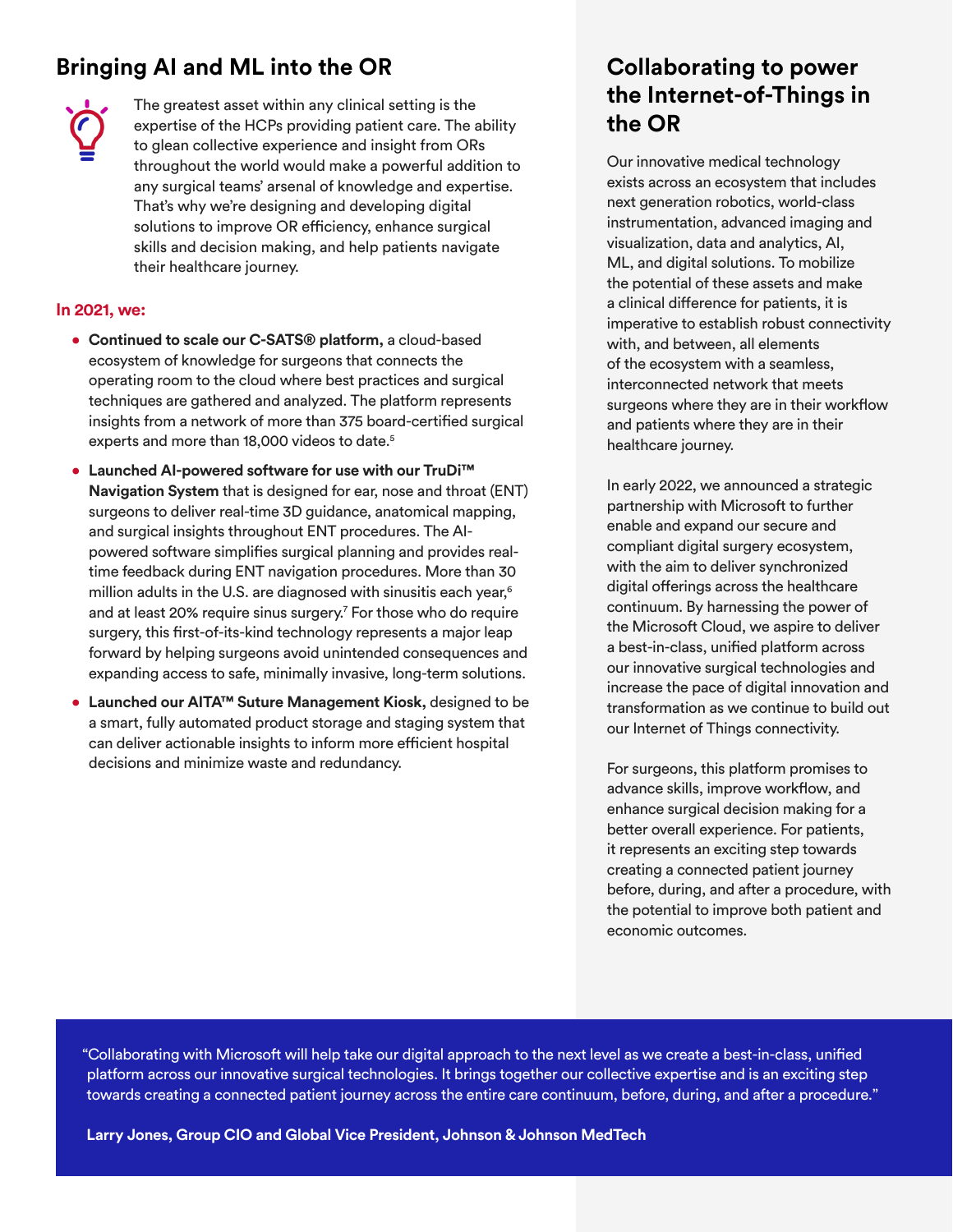

## **The Lung Cancer Initiative at Johnson & Johnson**

Lung cancer is the leading cause of cancer deaths globally and often detected too late, with more than half of cases metastasizing by the time they are first diagnosed.<sup>8,9</sup>

# **Employee Spotlight**

"My mission is to help fight against the diseases that try to take the most from us. Lung cancer kills more people every year than any other cancer—our goal is, to the best of our abilities, to fight against lung cancer. Our group has been focused on being able to locate malignancies, help improve diagnostic yield to help improve different therapies, and look at new therapies to apply."

**Chad Eckert, Senior Principal Engineer, Engineering Sciences, Lung Cancer Initiative at Johnson & Johnson**

Learn more about the people who are driving innovation at J&J MedTech: [https://www.](https://www.jnjmedtech.com/en-US/drivers-of-innovation) [jnjmedtech.com/drivers-of-innovation](https://www.jnjmedtech.com/en-US/drivers-of-innovation)

With patients at the heart of everything we do, the [Lung Cancer Initiative](https://www.youtube.com/watch?v=CcsItvgbY9E) (LCI) at Johnson & Johnson (J&J) was formed in 2018. The LCI takes a multidisciplinary approach in bringing together the unparalleled expertise, technology, scale and reach across J&J's Pharmaceutical, MedTech, and Consumer Health sectors, and collaborates with other companies and academic institutions with the aim to prevent, intercept, and treat the deadliest form of cancer.

#### **Key accomplishments in 2021 include:**

- Advanced MONARCH® as a leading robotic endoluminal diagnostic and treatment platform in lung
- Progressed programs for intratumoral drug and energy therapy in lung cancer

The LCI is a research and development engine that unites the depth and breadth of J&J's expertise to advance science from every angle to create and deliver transformative innovation. By taking a holistic approach to lung cancer, targeting the root causes of the disease, the LCI is working to help enable earlier and more effective intervention.

"We're collaborating with leading clinicians across a number of disciplines, including Interventional Pulmonology, Medical Oncology, Thoracic Surgery, and Interventional Radiology, to address the greatest needs in lung cancer. With the integration of expertise in engineering, pharmaceutical and data sciences across J&J, we are making significant progress in unlocking breakthrough innovations to change the trajectory of this devastating disease and help improve the lives of millions of people."

**Avi Spira, MD, MSC, Global Head, Lung Cancer Initiative at Johnson & Johnson**

**This is part of the Johnson & Johnson MedTech series, "Advancing Health, Improving Lives." To view more information on how J&J MedTech is driving Innovation, Health Outcomes, and Social Impact, visit [www.jnjmedtech.com/impact.](https://www.jnjmedtech.com/impact)**